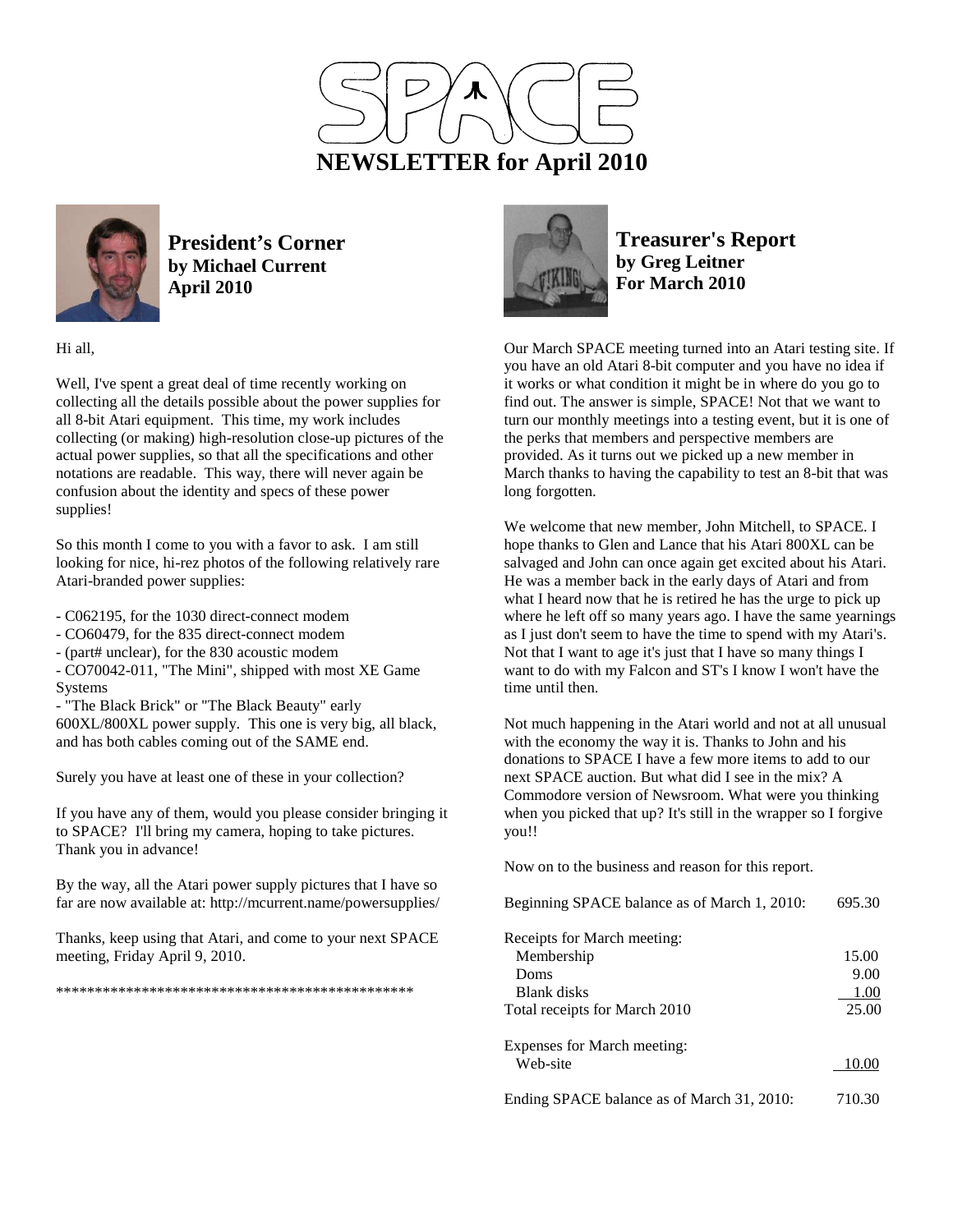We picked up a little from last month thanks to our new member, but we lost ground compared to 2009. The difference is that we had an auction last year in March otherwise we would be even. Last year we ended March with a balance of \$777.43 with auction sales of \$36.00 for the month. We have two members with outstanding yearly dues so if we get them paid up and have an auction in the coming months we are right in the ballpark.

Well I am off to the games. I got home from the March meeting to see one of the most exciting hockey games in my lifetime. Minnetonka beat Hill-Murray 2 to 1 in four overtimes in a game that Hill-Murray threw everything at Minnetonka but the kitchen sink but just couldn't score. And that was just semi-finals, I can't wait to see the finals on Saturday. After that it is March madness. How can it get any better than that? See you all next month!

\*\*\*\*\*\*\*\*\*\*\*\*\*\*\*\*\*\*\*\*\*\*\*\*\*\*\*\*\*\*\*\*\*\*\*\*\*\*\*\*\*\*\*\*\*\*

**Secretary's Report By Steven Peck For March 2010** 

Well, we had a good turnout last month and even picked up a new member. Welcome, John, to SPACE. I hope that your experiences here at SPACE will be positive. To start with, my apologies for not writing last month's Secretary's Report. I am without excuse and hope that this Report entry will make up for lost time.

Also, there was talk last month of another auction. In fact, I believe possibly going to be in April, which is this month. Well, we just got a donation in from a former SPACE member with lots of 8-bit and ST software. It might shape up for a good auction. There was even a working 800XL computer. Well, if we do get an auction going, good luck to the highest bidders.

The Atari Coldfire Project, an Atari clone being developed to be based on the Falcon, has a new name. It will be called the Firebee. There was a vote online to see the winning name. I was hoping that it would called the Benu, which yours truly voted that the name should be. I don't know. I think that "Firebee" sounds unbecoming as a name for a computer, but that's just me, I guess. Anyway, It will sell for €599 (USD \$812.90, according to my calculations based on the current EUR/USD exchange rate. Don't quote me on that. I might be wrong and the euro's spot price may go down, which could make the Firebee cheaper). There is talk that there will also be a laptop based on the Falcon. We shall see what happens.

That concludes my Secretary's Report. So, I will see you later at the next meeting.

**BBS Corner By Nolan Friedland For April 2010** 

\*\*\*\*\*\*\*\*\*\*\*\*\*\*\*\*\*\*\*\*\*\*\*\*\*\*\*\*\*\*\*\*\*\*\*\*\*\*\*\*\*\*\*\*

If anyone has any comments, suggestions, ideas, or submissions for the BBS Corner column or the SPACE BBS web site, you may email them to me, Nolan Friedland, at the address shown on the back of this newsletter under the "CLUB OFFICIALS" section.

\*\*\*\*\*\*\*\*\*\*\*\*\*\*\*\*\*\*\*\*\*\*\*\*\*\*\*\*\*\*\*\*\*\*\*\*\*\*\*\*\*\*\*\*

From: Michael Current [michael@mcurrent.name] Sent: Friday, March 19, 2010 3:00 PM Subject: Announcement: cc65 version 2.13.2 is available

-From: "Ullrich von Bassewitz" <uz@spamtrap.musoftware.de> -Subject: Announcement: cc65 version 2.13.2 is available -Date: Sun, 07 Mar 2010 08:21:49 -0500

I'm proud to announce version 2.13.2 of cc65. cc65 is a complete cross development package for 65(C)02 systems, including a powerful macro assembler, a C compiler, linker, librarian and several other tools.

cc65 has C and runtime library support for many of the old 6502 machines, including

- the following Commodore machines:

 VIC20 C16/C116 and Plus/4 C64 C128 CBM 510 (aka P500) the 600/700 family newer PET machines (not 2001).

- the Apple ][ and successors.
- the Atari 8 bit machines.
- GEOS for the C64 and C128.
- the Nintendo Entertainment System (NES).
- the Supervision console.
- the Oric Atmos.
- the Lynx Console.

Excelsior!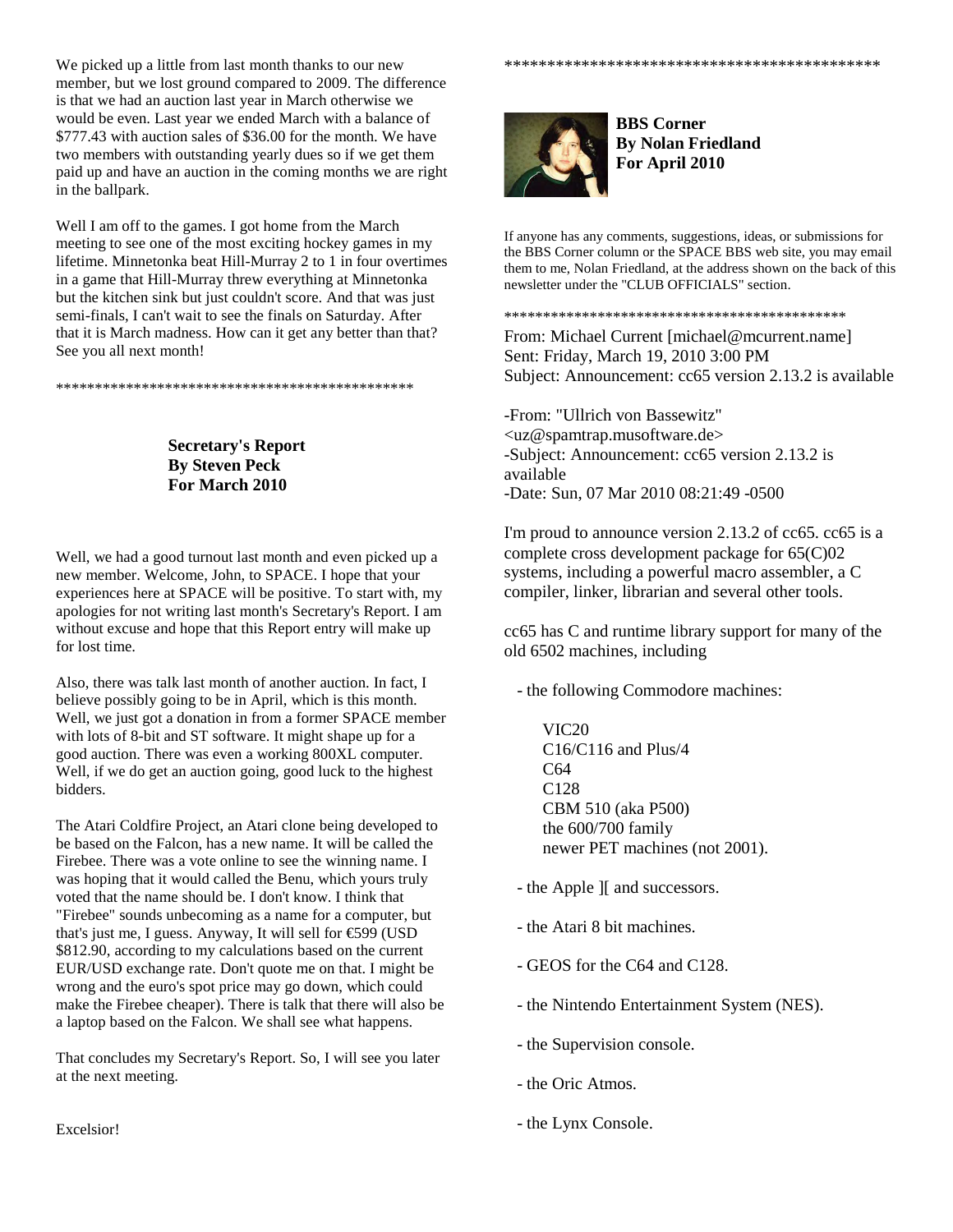The libraries are fairly portable, so creating a version for other 6502s shouldn't be too much work.

This version is a bugfix release against 2.13.1. Changes have been made in the following areas:

\* Some error corrections in the docs.

 \* Added a document that describes how to use the cc65 toolset with a

 currently unsupported hardware platform. Constributed by Bruce Reidenbach.

 \* Fixed crlf->lf conversion problem in .INCBIN (ca65).

\* Fixed problems with 80 column mode (C128).

 \* Added C64 mouse driver patches by Greg King to remove "crosstalk" between

mouse and keyboard.

 \* Fixes for the ptvjoy drivers (C64, C128, VIC20) by Marco van den Heuvel.

\* Fixed an optimizer problem (cc65).

 \* Use the drive from which the program was started as default for all

 following file ops (Commodore machines). Patch by Oliver Schmidt.

Precompiled binaries are available for the most common platforms. On many other host platforms, the sources compile out of the box, so you'll able to create your own binaries.

For RedHat Enterprise Linux 5, ready made RPM packages are available. These packages may also work on other rpm-based Linux systems. Please note that there are separate RPMs for the compiler proper, the docs, and the target specific libraries. To develop code for one of the target machines, you need the compiler RPM package \*and\* one of the target machine packages. Be sure to download the documentation package if you're new to cc65.

For windows users, there's a user friendly installer package (the one with the .exe extension). All subpackages are selectable from within the installer dialogue. The installer will also setup the necessary environment variables and start menu entries. It is recommended that Windows users choose this package instead of the .ZIP files.

Precompiled binaries for DOS, OS/2 and Windows are available in ZIP archives.

As with the RPM packages, you need the package for the development host system (Windows or whatever) \*and\* one or more of the target machine packages, plus optionally the doc package.

All packages are available from the MU software FTP server:

ftp://ftp.musoftware.de/pub/uz/cc65/

More information on cc65 can be found on the cc65 web page at

http://www.cc65.org/

There is also a mailing list for discussing cc65 related issues (programming, suggestions, bugs, ...). See

http://www.cc65.org/#List

for information on how to subscribe to this list.

While I'm the main developer of cc65, it is actually a joint effort. I would like to thank the target library developers, all the people on the cc65 mailing list, all those sending suggestions and feedback, and even those bugging me for a new stable release:-) The CREDITS file is probably incomplete, but you know who you are.

Thank you!

--

 $Uz$ 

Ullrich von Bassewitz uz@spamtrap.musoftware.de

 14:18:16 up 2 days, 18:19, 1 user, load average: 0.32, 0.29, 0.36

\*\*\*\*\*\*\*\*\*\*\*\*\*\*\*\*\*\*\*\*\*\*\*\*\*\*\*\*\*\*\*\*\*\*\*\*\*\*\*\*\*\*\*\*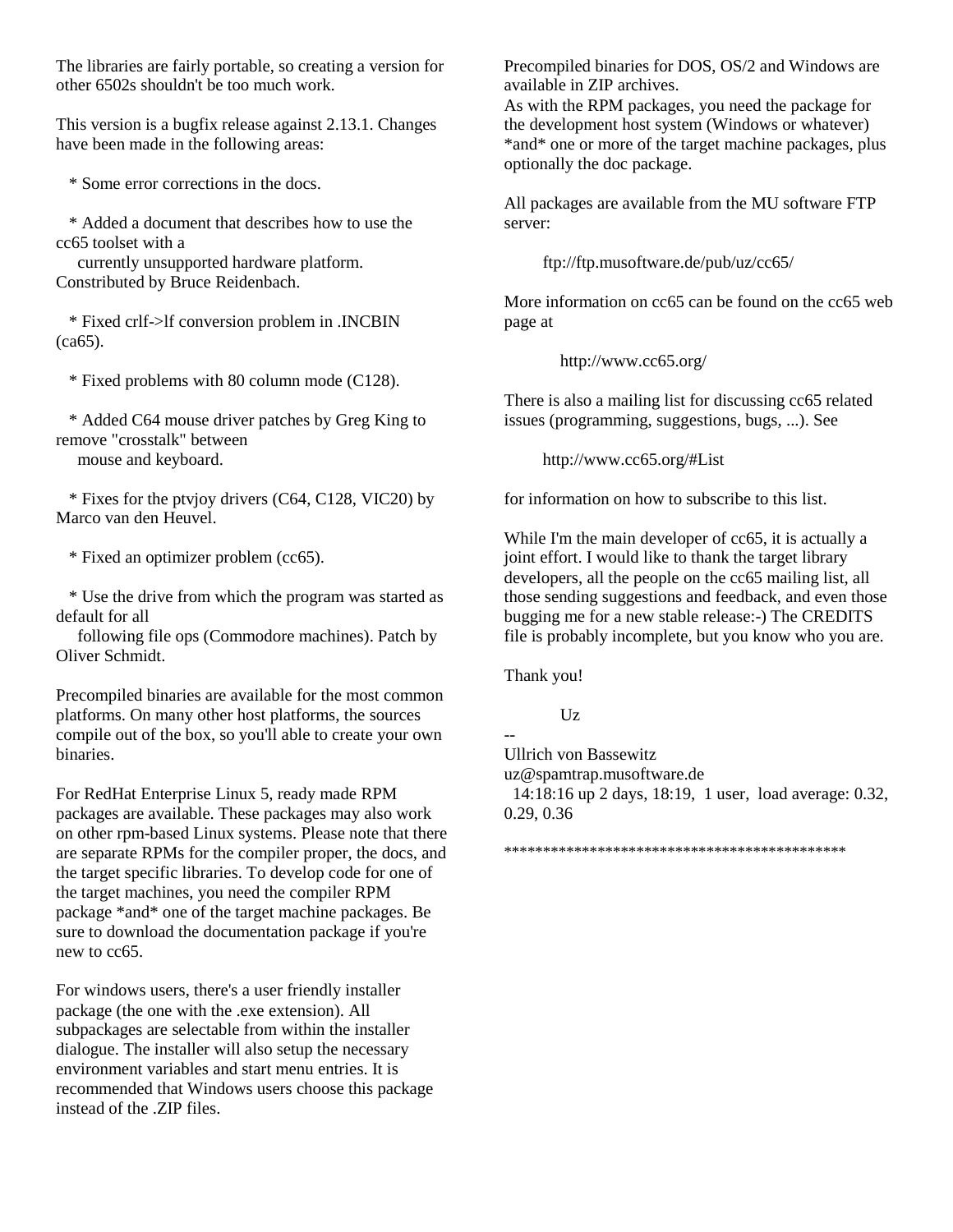From: Michael Current [michael@mcurrent.name] Sent: Saturday, March 27, 2010 8:20 PM Subject: Oxygene releases Amiga Demo 2 sources

Oxygene releases Amiga Demo 2 sources March 3rd, 2010

\*\*\*\*\*\*\*\*\*\*\*\*\*\*\*\*\*\*\*\*\*\*\*\*\*\*\*\*\*\*\*\*\*\*\*\*\*\*\*\*\*\*\*\*

Leonard of Oxygene writes:

As promised long time ago, I release the source code of AMIGA Demo 2. At the same time I release my Demo-System toolchain, so you can build Amiga demo MSA file with your PC only. More details in the ZIP file.

Key features:

- The toolchain work on windows plateforme (you can assemble, build the final disk and run it on emulator using PC only)

- The kernel works on STf, STE, MegaSTE, TT, Falcon and Falcon CT60

- The demo disk generated support HDD loading (just copy a small HdLoad.prg file near the MSA file)

» UPDATED ARCHIVE: Download Amiga Demo2 source and development files http://files.dhs.nu/files\_source/AmigaDemo2SourceCodeVersi on.zip

» Visit Leonards website http://leonard.oxg.free.fr/

\*\*\*\*\*\*\*\*\*\*\*\*\*\*\*\*\*\*\*\*\*\*\*\*\*\*\*\*\*\*\*\*\*\*\*\*\*\*\*\*\*\*\*\*

From: Michael Current [michael@mcurrent.name] Sent: Saturday, March 27, 2010 8:18 PM Subject: DHS releases a new Falcon musicdemo

DHS releases a new Falcon musicdemo March 1st, 2010

Hi guys, to break the silence we've made a small musicdemo called Amanita.

The musicdemo is for Falcon with 14 MB ST-RAM and contain three different songs and unique graphics for each song. Everything except the coding is made by our latest member Proteque.

Enjoy!

» Download Amanita for Falcon http://files.dhs.nu/demos/amanita.zip » Download MP3-recordings of the songs http://files.dhs.nu/mpeg/dhs-amanita.zip » Watch/download a video of all Amanita songs http://dhs.nu/video.php?ID=259